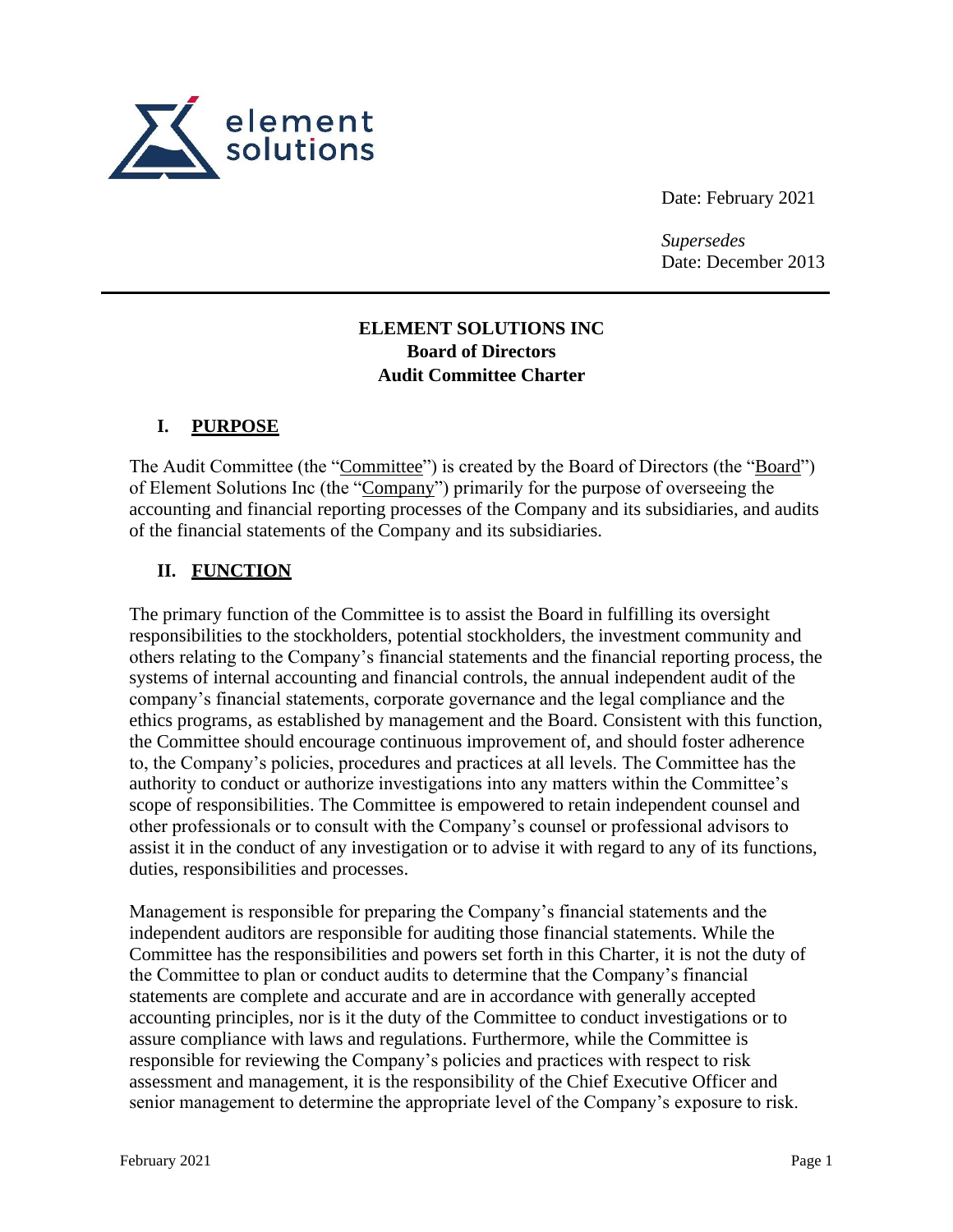# **III. COMPOSITION**

The Committee shall be comprised of at least three (3) directors as determined by the Board, each of whom are independent of management and the Company. The members of the Committee shall meet the independence and experience requirements of the New York Stock Exchange, Section  $10A(m)(3)$  of the Securities Exchange Act of 1934, as amended (the " $\frac{1}{2}$ Exchange Act") and the rules and regulations of the Securities and Exchange Commission ("SEC"). Each member of the Committee must be financially literate, as such qualification is interpreted by the Company's Board in its business judgment, or must become financially literate within a reasonable period of time after his or her appointment to the Committee. In addition, at least one member of the Committee must have accounting or related financial management expertise, as the Company's Board interprets such qualification in its business judgment. At least one member of the Committee shall be an "audit committee financial expert," as such term is defined by the rules and regulations of the SEC. The Company shall identify the Committee's "financial expert" in its annual proxy statement or Annual Report on Form 10-K.

The members of the Committee shall be elected by the Board until their successors are duly elected and qualified. Unless a Chair is elected by the full Board, the members of the Committee may designate a Chair by majority vote of the full Committee membership. The Chair shall have accounting or related financial management expertise.

Committee members shall not simultaneously serve on the audit committees of more than two other public companies unless the Board determines that such simultaneous service would not impair the ability of such member to effectively serve on the Committee.

# **IV. FREQUENCY OF MEETINGS**

The Committee shall meet in person or telephonically at least quarterly with management and the independent auditors and report on such meetings to the Board. A majority of the Committee members present for a meeting of the Committee shall constitute a quorum. A quorum of the Committee shall be present at the meeting at which the Board approves the Company's Annual Report on Form 10-K. For all other meetings, the Chair or the other two (2) members of the Committee together may represent the Committee.

Unless otherwise required by law or as provided by the Bylaws or the Certificate of Incorporation of the Company: (i) any action required or permitted to be taken at any meeting of the Committee may be taken without a meeting if all of the members of the Committee consent thereto (a) in writing or (b) by electronic transmission and such writings or transmissions are filed with the minutes of the Committee; and (ii) members of the Committee may participate in a meeting by means of a conference telephone or other communications equipment by means of which all persons participating in the meeting can hear each other, and such participation shall constitute presence at such a meeting.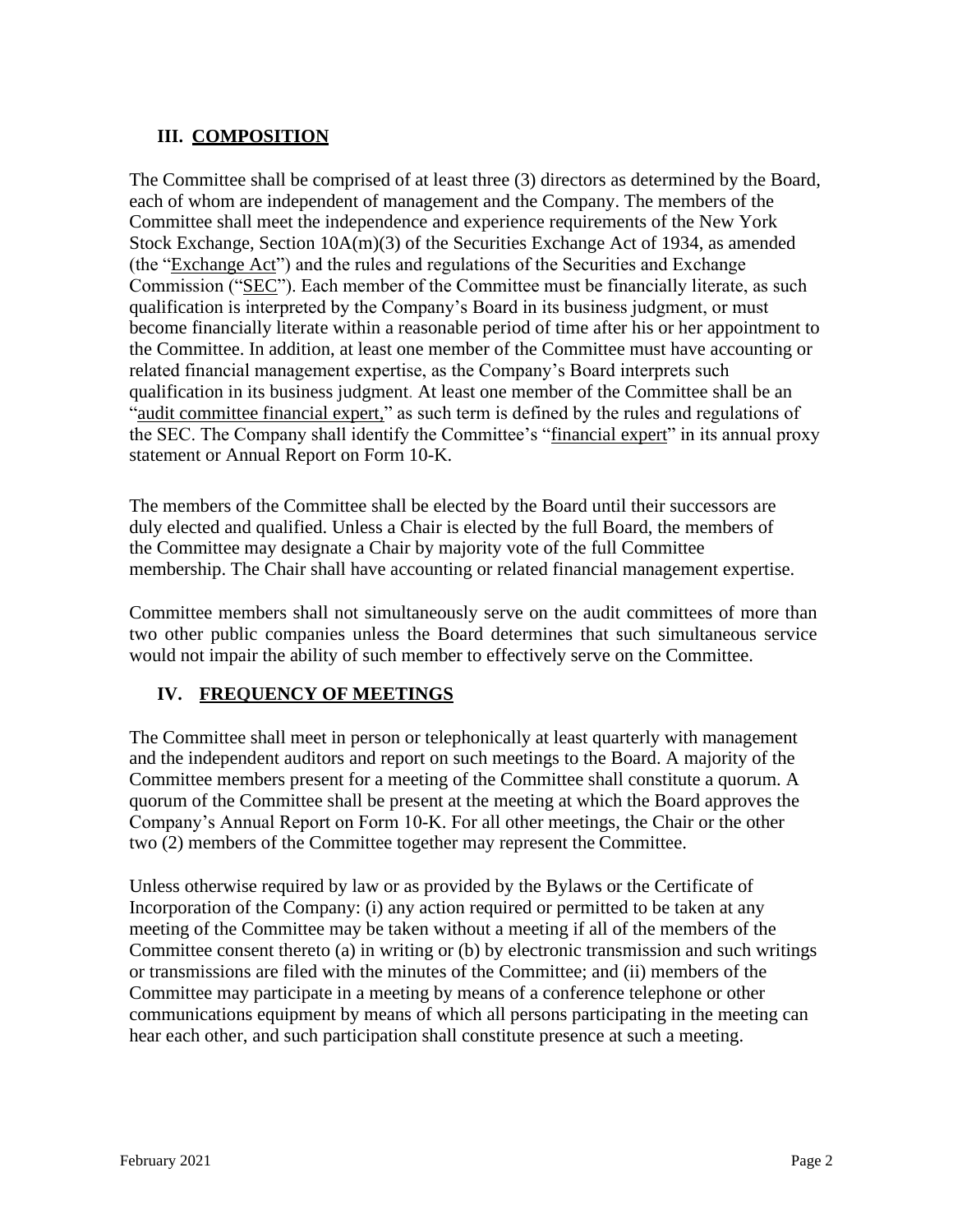### **V. RESPONSIBILITIES AND PROCESSES**

The primary responsibility of the Committee is to oversee the Company's financial reporting process on behalf of the Board and report the results of their activities to the Board. The Committee in carrying out its responsibilities believes its policies and procedures should remain flexible, in order to best react to changing conditions and circumstances. The Committee should take the appropriate action to set the overall corporate "tone" for quality financial reporting, sound business risk practices and ethical behavior.

The Committee shall be directly responsible for the appointment, compensation, retention, and oversight of the work of any registered public accounting firm engaged for the purpose of preparing or issuing an audit report or performing other audit, review or attest services for the Company. The Committee shall have the sole authority to approve all audit engagement fees and terms, as well as non-audit engagements with the independent auditors. The Committee shall be directly responsible for the oversight of the work of the independent auditor, including resolution of disagreements between management and the independent auditor.

The Committee shall preapprove all auditing services and permitted non-audit services to be performed for the Company by its independent auditor, subject to the de minimis exceptions for non-audit services described in Section  $10A(i)(1)(B)$  of the Exchange Act which are approved by the Committee prior to the completion of the audit. Either the Chairman of the Committee acting alone or the other two members acting jointly may grant preapprovals of audit and permitted non-audit services, provided that decisions of such subcommittee to grant preapprovals shall be presented to the full Committee or the Board of Directors at its next scheduled meeting.

The following shall be the principal recurring processes of the Committee in carrying out its oversight responsibilities. The processes are set forth as a guide with the understanding that the Committee may supplement as appropriate.

- The Committee shall have a clear understanding with management and the independent auditors that the independent auditors are ultimately accountable to the Board and the Committee, as representatives of the Company's stockholders. The Committee shall have the ultimate authority and responsibility to evaluate and, where appropriate, replace the independent auditors.
- The Committee shall review and approve the scope of the annual audit.
- The Committee shall review and approve the independent auditor's audit fees on an annual basis, based upon recommendations from management.
- The Committee shall review all non-audit related work provided by the Company's independent auditors and the fees associated with such work to ensure that they are reasonable and proper and do not jeopardize the auditors' independence.
- The Committee shall review the interim financial statements and information with management and the independent auditors prior to the disclosure of such to the stockholders and the public and prior to the filing of the Company's Quarterly Report on Form 10-Q. Also, the Committee will discuss the results of the quarterly review and any other matters required to be communicated to the Committee by the independent auditors under generally accepted auditing standards.
- The Committee shall review with management and the independent auditors the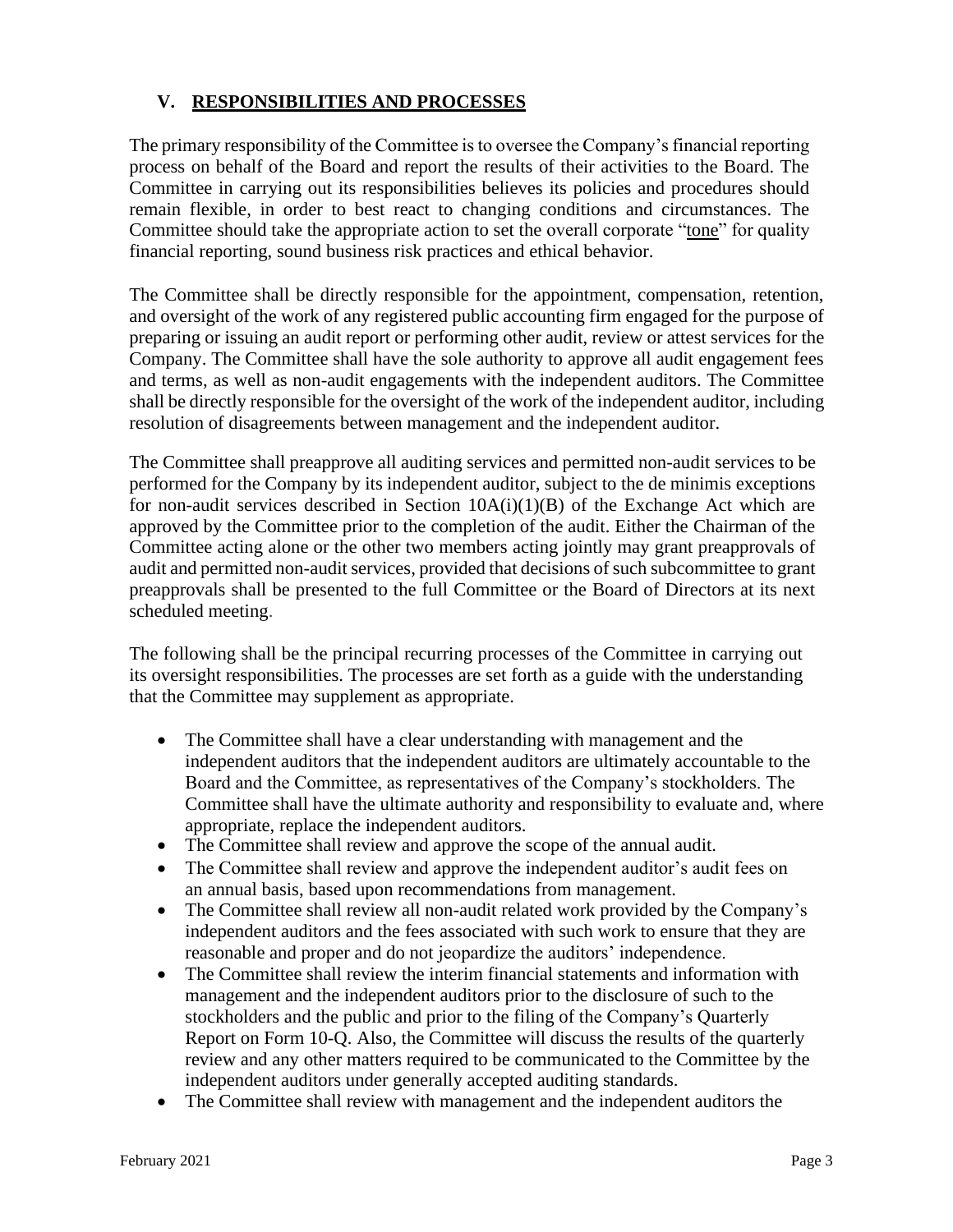financial statements to be included in the Company's Annual Report on Form 10-K (or the annual report to stockholders if distributed prior to the filing of Form 10- K), including their judgments about the quality, not just acceptability, of accounting principles, the reasonableness of significant judgments, and the clarity of the disclosure in the financial statements. Also, the Committee will discuss the results of the annual audit and any other matters required to be communicated to the Committee by the independent auditors under generally accepted auditing standards.

- The Committee shall review and assess any management letter(s) received from the independent auditors addressing matters relating to internal controls and procedures. The Committee shall ensure that management addresses any reportable conditions or material weaknesses.
- The Committee shall oversee the Company's policies and procedures with respect to risk assessment and risk management.
- The Committee shall review and approve all related-party transactions, defined as those transactions required to be disclosed under Item 404 of Regulation S-K under the Securities Act of 1933, as amended ("Item 404").
- The Committee shall establish procedures for the receipt, retention and treatment of complaints received by the Company regarding accounting, internal accounting controls or auditing matters, and the confidential, anonymous submission by employees of concerns regarding questionable accounting or auditing matters.
- The Committee shall obtain and review a report from the independent auditor at least annually regarding:
	- (a) All critical accounting practices to be used.
	- (b) All alternative treatments of financial information within generally accepted accounting principles that have been discussed with management, ramifications of the use of such alternative disclosures and treatments, and the treatment preferred by the independent auditor.
	- (c) Other material written communications between the independent auditor and management, such as any management letter or schedule of unadjusted differences.
	- (d) The independent auditor's internal quality-control procedures.
	- (e) Any material issues raised by the most recent internal quality-control review, or peer review, of the firm, or by any inquiry or investigation by governmental or professional authorities within the preceding five years respecting one or more independent audits carried out by the firm, and any steps taken to deal with any such issues.
	- (f) All relationships between the independent auditor and the Company.
	- (g) Whether in the course of conducting the audit, the independent auditor detected or otherwise became of aware of information indicating that an illegal act (whether or not perceived to have a material effect on the Company's financial statements) has or may have occurred.
- The Committee shall discuss with, the independent auditors and/or management:
	- (a) All critical accounting policies and practices to be used and any significant financial reporting issues.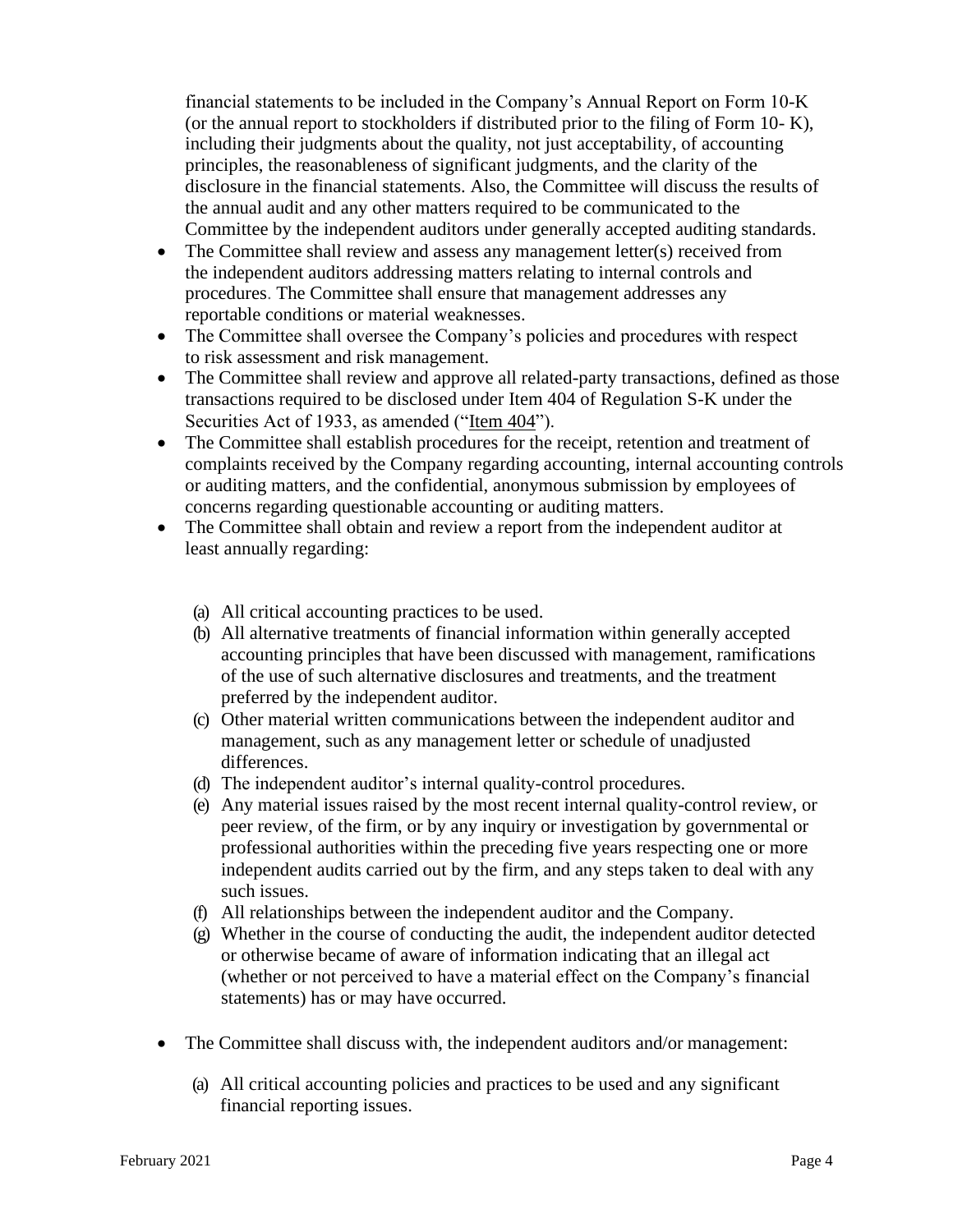- (b) All alternative treatments of financial information within generally accepted accounting principles including the ramifications of the use of such alternative disclosures and treatments.
- (c) The effect of regulatory and accounting initiatives as well as off-balance sheet structures on the Company's financial Statements.
- (d) The type and presentation to be included in earnings press releases, including the use of "pro forma" or "adjusted" non-GAAP information, as well as financial information and earnings guidance provided to analysts and rating agencies.
- The Committee shall discuss with the independent auditors any difficulties encountered by the auditor in the course of the audit work, including any restrictions on the scope of activities or access to requested information, any significant disagreements with management, accounting adjustments that were noted or proposed by the auditor but were not recorded by the Company, any "management" or "internal control" letter issued, or proposed to be issued, by the audit firm to the Company.
- The Committee shall review disclosures made to the Committee by the Company's CEO and CFO during their certification process for the Annual Report on Form 10-K and Quarterly Report on Form 10-Q about any significant deficiencies in the design or operation of internal controls or material weaknesses therein and any fraud involving management or other employees who have a significant role in the Company's internal controls.
- The Committee shall oversee the Company's internal audit function, review any significant reports to management arising from the function and report to the full board any related issues.
- The Committee shall assist Board oversight of the Company's compliance with legal and regulatory matters.
- The Committee shall ensure the rotation of the audit partners as required by law and consider whether, in order to assure continuing auditor independence, it is appropriate to adopt a policy of rotating the independent auditing firm on a regular basis.
- The Committee shall review on a case by case basis the Company's hiring of employees or former employees of the independent auditor to ensure there is no issue with auditor independence resulting from such hire.

# **VI. RELATED PARTY TRANSACTIONS**

The Board has determined that the Committee is best suited to review and approve or ratify those transactions with Related Parties (as defined under Item 404) that the Company is required to disclose under Item 404 (each a "Related Party Transaction"). Following such review, the Committee shall determine whether the particular transaction serves the best interest of the Company and its stockholders and whether such transaction should be approved.

No member of the Committee shall participate in any review, consideration or approval of any Related Party Transaction with respect to which such member or any of his or her immediate family members is the Related Party.